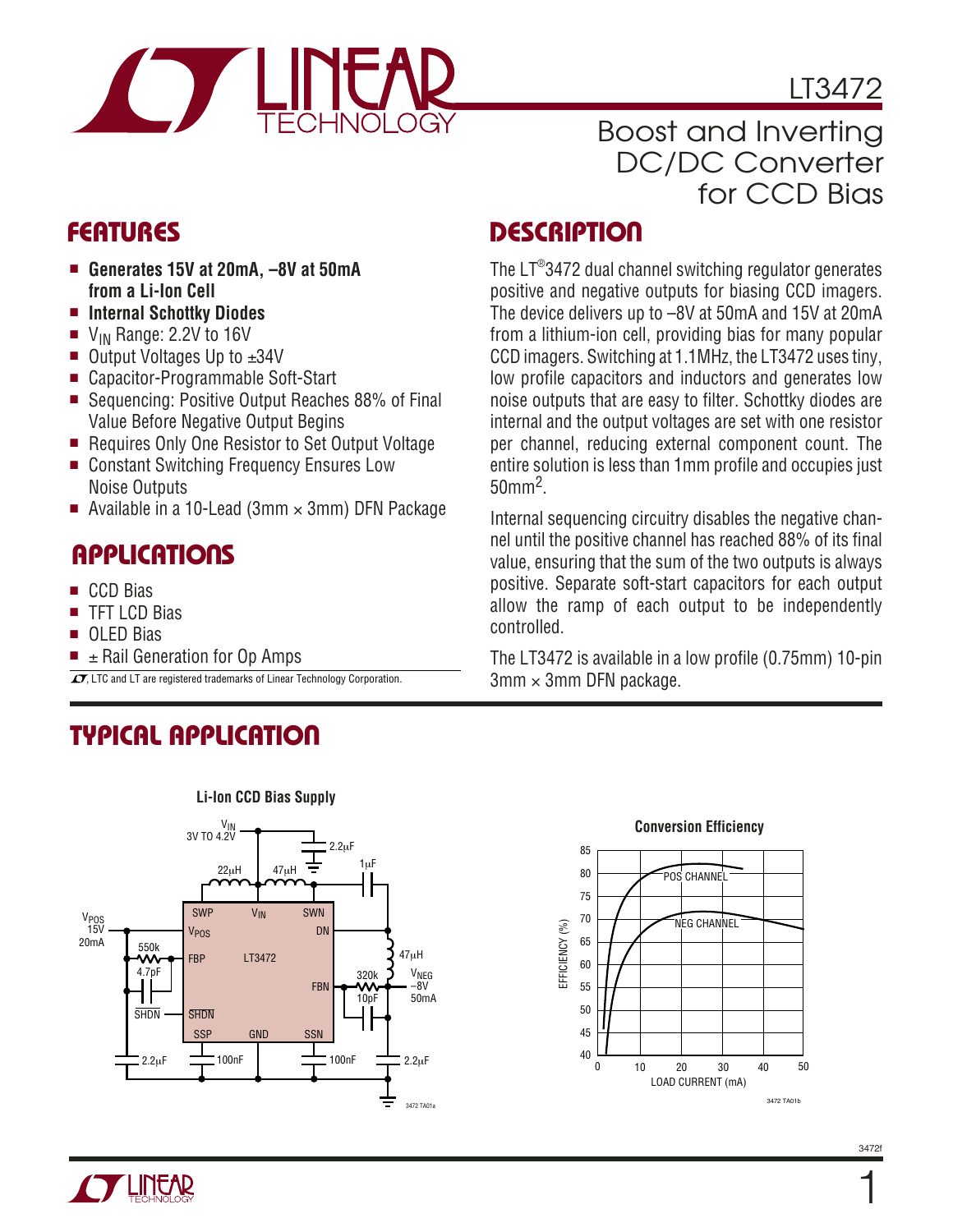**(Note 1)**

### **ABSOLUTE MAXIMUM RATINGS PACKAGE/ORDER INFORMATION**



Consult LTC Marketing for parts specified with wider operating temperature ranges.

#### **ELECTRICAL CHARACTERISTICS The** ● **denotes the specifications which apply over the full operating** temperature range, otherwise specifications are at T<sub>A</sub> = 25°C. V<sub>IN</sub> = 3V, SHDN = 3V unless otherwise noted.

| <b>PARAMETER</b>                           | <b>CONDITIONS</b>                                            |           | <b>MIN</b> | <b>TYP</b>   | <b>MAX</b> | <b>UNITS</b>  |
|--------------------------------------------|--------------------------------------------------------------|-----------|------------|--------------|------------|---------------|
| Minimum Operation Voltage                  |                                                              |           | 2.2        |              |            | $\vee$        |
| <b>Maximum Operation Voltage</b>           |                                                              |           |            |              | 16         | $\vee$        |
| <b>Supply Current</b>                      | $\overline{\text{SHDN}} = 3V$ , Not Switching<br>$SHDN = OV$ |           |            | 2.8<br>0.1   | 1          | mA<br>μA      |
| <b>SHDN</b> Voltage High                   |                                                              | ●         | 0.8        |              |            | $\vee$        |
| <b>SHDN</b> Voltage Low                    |                                                              | 0         |            |              | 0.3        | $\vee$        |
| <b>SHDN</b> Pin Bias Current               | $\overline{\text{SHDN}} = 3V$                                |           |            | 35           |            | μA            |
| Positive Feedback Voltage                  |                                                              | $\bullet$ | 1.2        | 1.25         | 1.3        | $\vee$        |
| Negative Feedback Voltage                  |                                                              |           | $-5$       | $\mathbf{0}$ | 5          | mV            |
| Positive Feedback Voltage Line Regulation  |                                                              |           |            | 0.01         |            | $\%$ /V       |
| Negative Feedback Voltage Line Regulation  |                                                              |           |            | 0.008        |            | mV/V          |
| <b>FBP Current</b>                         | $FBP = V_{FBP}$                                              | $\bullet$ | 24.5       | 25           | 25.3       | μA            |
| <b>FBN Current</b>                         | $FBN = V_{FBN}$                                              | $\bullet$ | 24.5       | 25           | 25.3       | μA            |
| FBP to Start Negative Channel              |                                                              |           | 1.02       | 1.1          | 1.18       | $\vee$        |
| <b>Switching Frequency</b>                 |                                                              |           | 0.9        | 1.1          | 1.4        | <b>MHz</b>    |
| Maximum Duty Cycle (Both Channels)         |                                                              | 0         | 88         | 92           |            | $\frac{0}{0}$ |
| Positive Channel Switch Current Limit      |                                                              | $\bullet$ | 250        | 350          |            | mA            |
| Negative Channel Switch Current Limit      |                                                              | ●         | 300        | 400          |            | mA            |
| Positive Channel Switch V <sub>CESAT</sub> | $ISWP = 200mA$                                               |           |            | 245          |            | mV            |
| Negative Channel Switch V <sub>CESAT</sub> | $I_{SWN} = 200mA$                                            |           |            | 400          |            | mV            |
| Switch Leakage Current (Both Channels)     | $V_{SW} = 5V$                                                |           |            | 0.01         | 5          | μA            |
| Schottky DP Forward Drop                   | $I_{DP} = 150mA$                                             |           |            | 700          | 950        | mV            |
| Schottky DN Forward Drop                   | $I_{DN} = 150mA$                                             |           |            | 750          | 1000       | mV            |
| Schottky Leakage Current (Both Channels)   | $V_R = 36V$                                                  |           |            |              | 4          | μA            |

**Note 1:** Absolute Maximum Ratings are those values beyond which the life of a device may be impaired.

0°C to 70°C. Specifications over the –40°C to 85°C operating range are assured by design, characterization and correlation with statistical process controls.

**Note 2:** The LT3472E is guaranteed to meet specified performance from

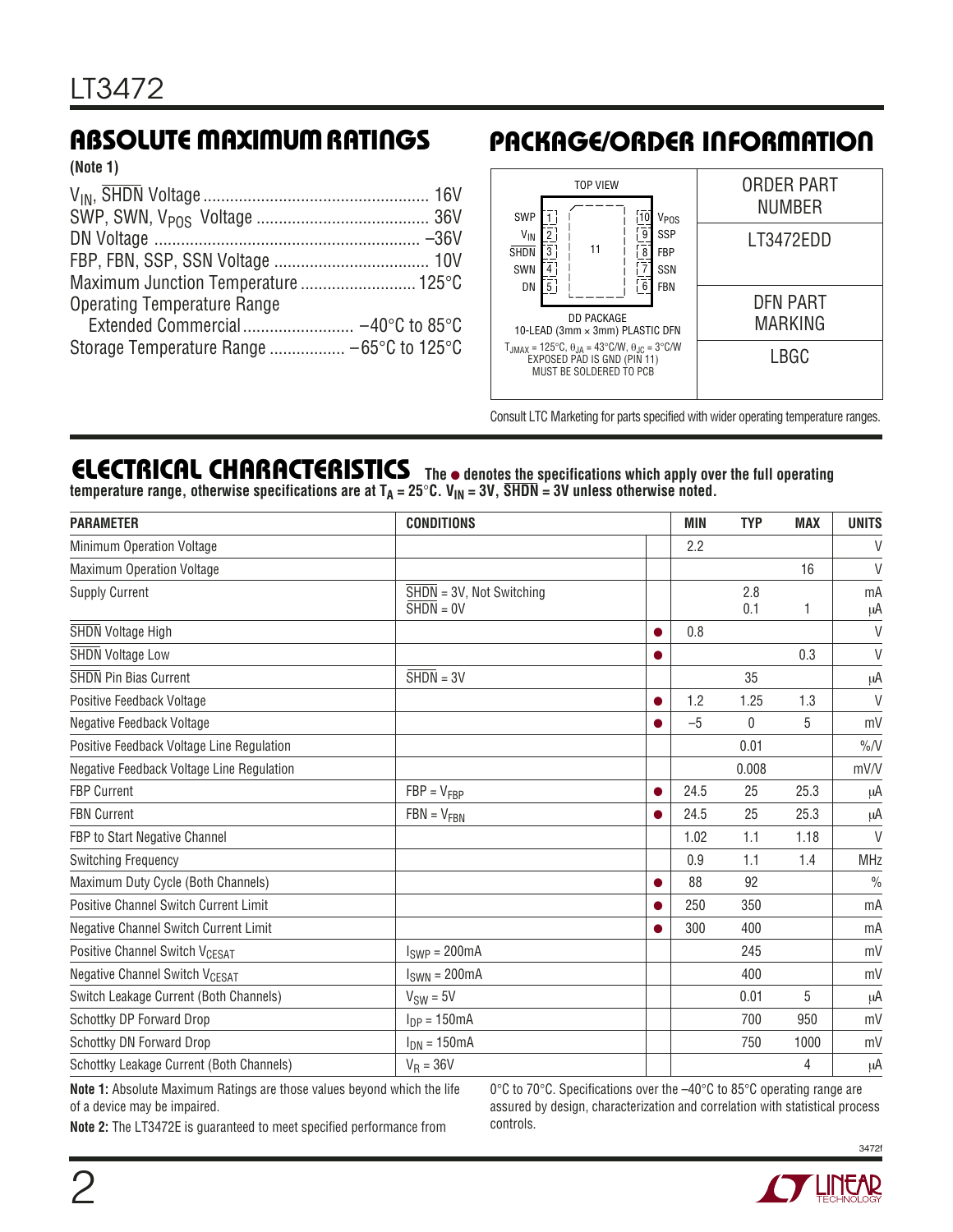# **TYPICAL PERFORMANCE CHARACTERISTICS**



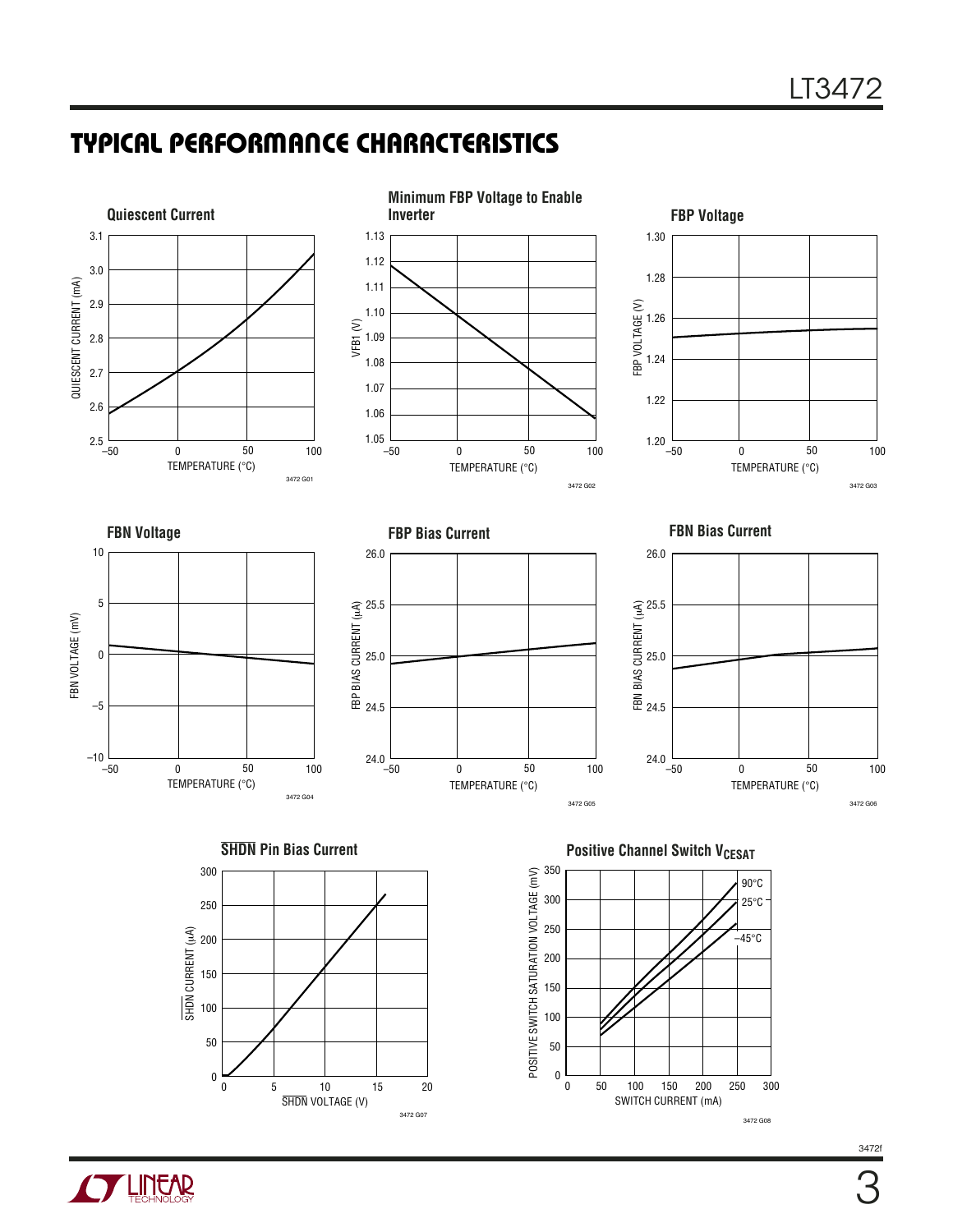# **TYPICAL PERFORMANCE CHARACTERISTICS**





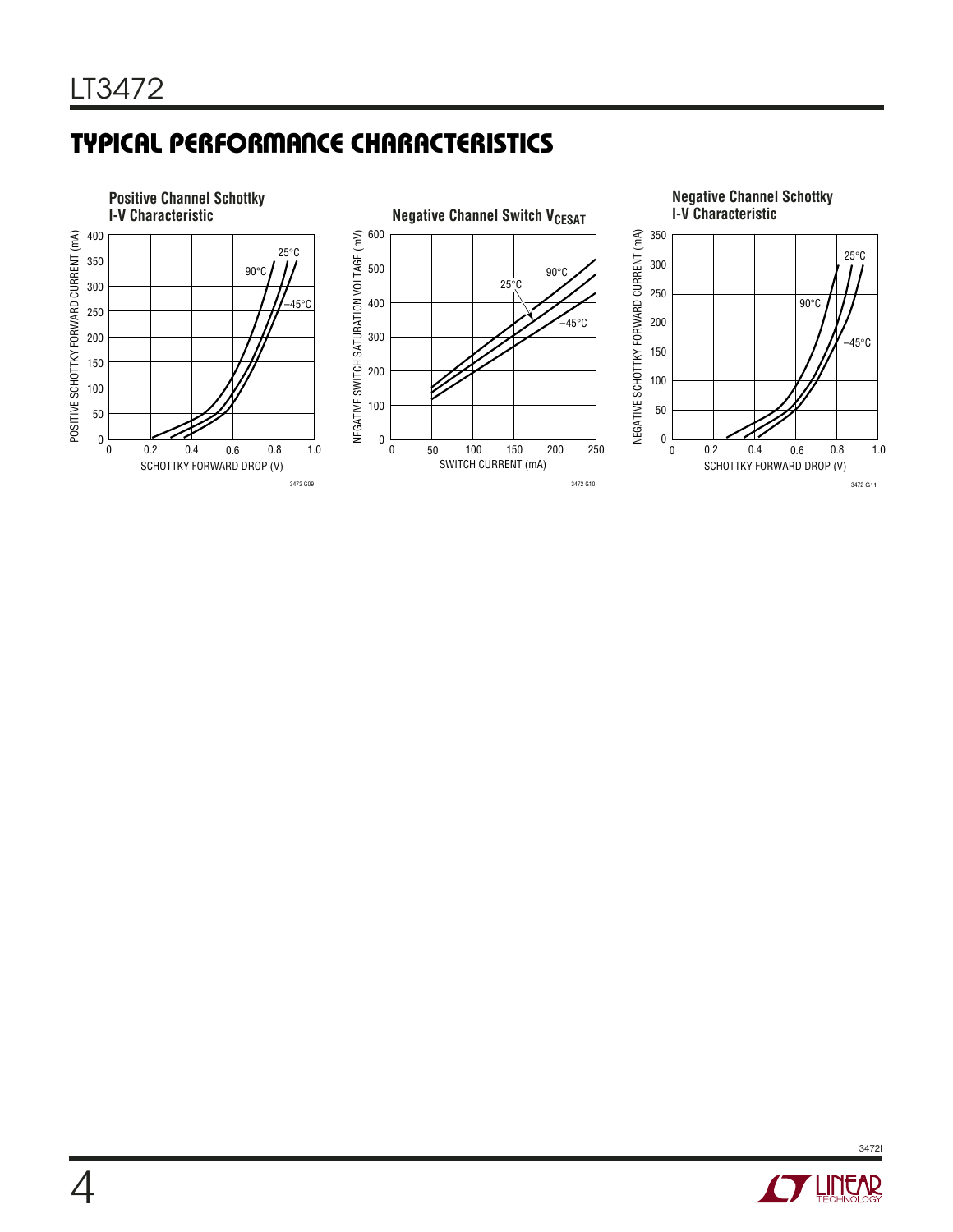### **PIN FUNCTIONS**

**SWP (Pin 1):** Switch Pin for Positive (Boost) Channel. Connect boost inductor here.

V<sub>IN</sub> (Pin 2): Input Supply Pin. Must be locally bypassed with a X5R or X7R type ceramic capacitor.

**SHDN (Pin 3):** Shutdown Pin. Connect to 0.8V or higher to enable device, 0.3V or less to disable device.

**SWN (Pin 4):** Switch Pin for Negative (Inverter) Channel. Connect inverter input inductor and flying capacitor here.

**DN (Pin 5):** Anode of Internal Schottky for Inverter. Connect inverter output inductor and flying capacitor here.

**FBN (Pin 6):** Feedback Pin for Inverter. Connect feedback resistor R2 from this pin to  $V_{O2}$ . Choose R2 according to  $V_{02}$  = 1.25 • R2/50k. Pin voltage = 0V when regulated.

**SSN (Pin 7):** Soft Start-Up Pin for Inverter. Connect a cap here for soft start-up. Leave open for quick start-up. This pin is connected to 1.25V with a 50k resistor internally.

**FBP (Pin 8):** Feedback Pin for Boost. Connect boost feedback resistor R1 from this Pin to  $V_{01}$ . Choose R1 according to  $V_{01} = 1.25 \cdot (1 + R1/50k)$ . Pin voltage = 1.25V when regulated.

**SSP (Pin 9):** Soft Start-Up Pin for Boost. Connect a cap here for soft start-up. Leave open for quick start-up. This pin is connected to 1.25V with a 50k resistor internally.

**VPOS (Pin 10):** Output Pin for Boost. Connect boost output capacitor here.

**GND (Exposed Pad) (Pin 11):** GND Pin. Tie directly to ground plane through multiple vias under the package for optimum thermal performance.





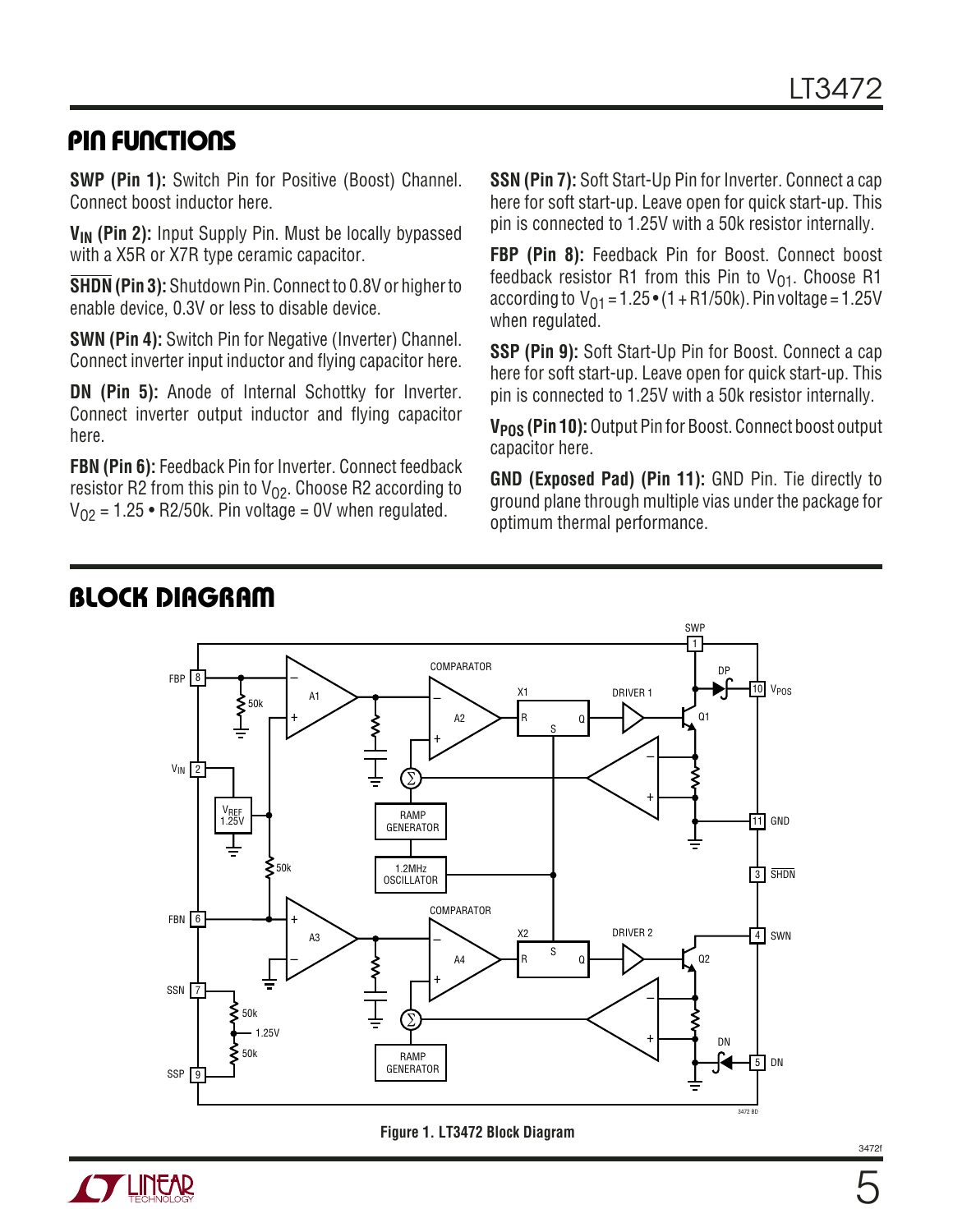#### **Operation**

The LT3472 uses a constant frequency, current mode control scheme to provide excellent line and load regulation. Operation can be best understood by referring to the block diagram in Figure 1. At the start of each oscillator cycle, the SR latch X1 is set, which turns on the power switch Q1. A voltage proportional to the switch current is added to a stabilizing ramp and the resulting sum is fed into the positive terminal of the PWM comparator A2. When this voltage exceeds the level at the negative input of A2, the SR latch X1 is reset turning off the power switch Q1. The level at the negative input of A2 is set by the error amplifier A1, and is simply an amplified version of the difference between the feedback voltage and the reference voltage of 1.25V. In this manner, the error amplifier sets the correct peak current level to keep the output in regulation. If the error amplifier's output increases, more current is delivered to the output; if it decreases, less current is delivered. The second channel is an inverting converter. The basic operation is the same as the positive channel. The SR latch X2 is also set at the start of each oscillator cycle. The power switch Q2 is turned on at the same time as Q1. The turn off of Q2 is determined by its own feedback loop, which consists of error amplifier A3 and PWM comparator A4. The reference voltage of this negative channel is ground.

Switching waveforms with typical load conditions are shown in Figure 2.



**Figure 2. Switching Waveforms**

#### **Inductor Selection**

A 22µH inductor is recommended for LT3472 step-up channel. The inverter channel can use a 22µH or 47µH inductor. 47µH inductors will provide slightly more current. Small size and high efficiency are the major concerns for most LT3472 applications. Inductors with low core losses and small DCR (copper wire resistance) at 1.1MHz are good choices for LT3472 applications. Some inductors in this category with small size are listed in Table 1. The efficiency comparison of different inductors is shown in Figure 3.



**Figure 3. Efficiency Comparison of Different Inductors**

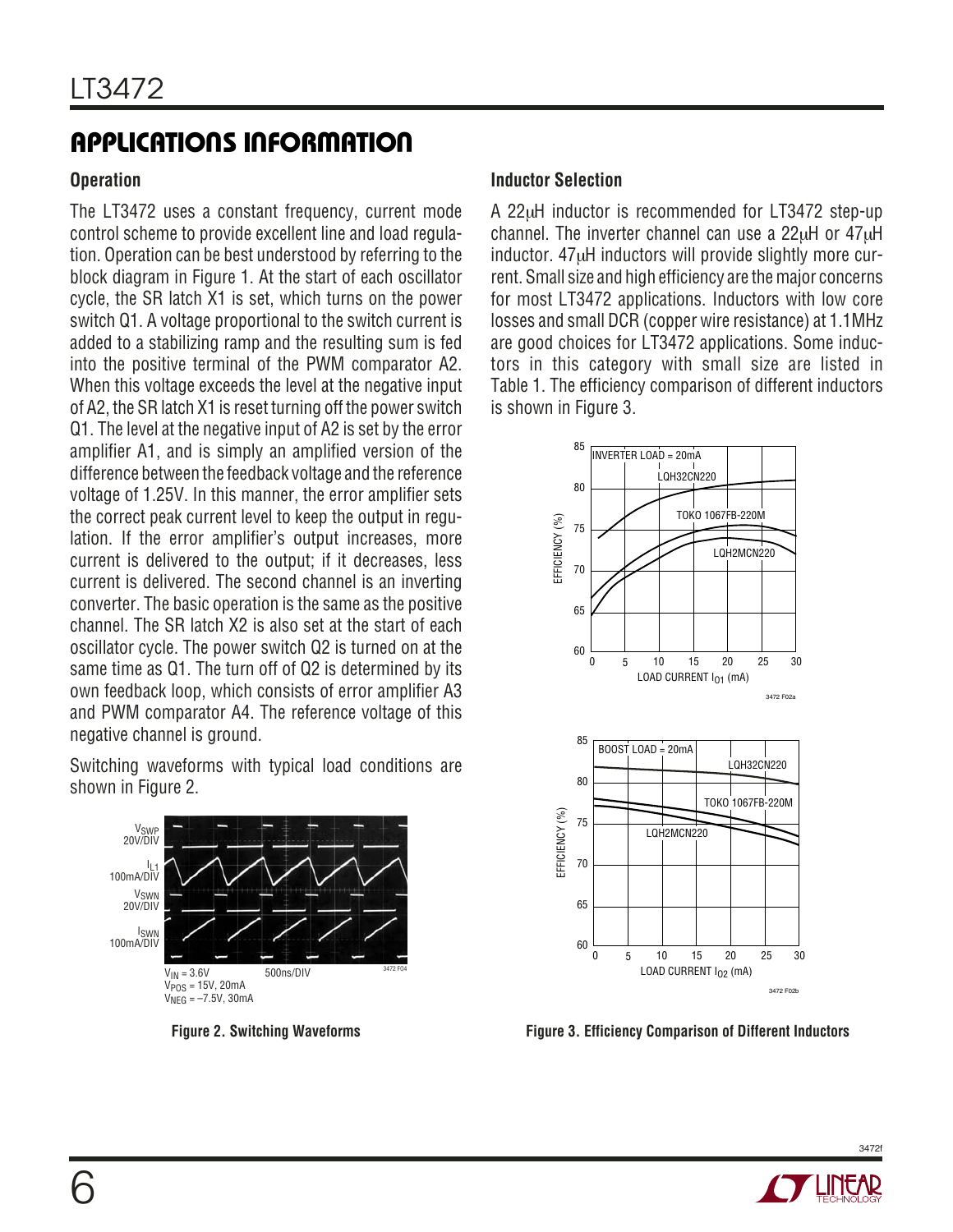|  |  |  | Table 1. Recommended Inductors |  |
|--|--|--|--------------------------------|--|
|--|--|--|--------------------------------|--|

| Part No.                                             | Inductance<br>$(\mu H)$ | <b>DCR</b><br>$(\Omega)$  | Current<br>Rating (mA)   | <b>Manufacturer</b>                              |
|------------------------------------------------------|-------------------------|---------------------------|--------------------------|--------------------------------------------------|
| LQH32CN220<br>LQH32CN470<br>LQH2MCN220<br>LQH2MCN470 | 22<br>47<br>22<br>47    | 0.71<br>1.3<br>2.1<br>5.1 | 250<br>170<br>185<br>120 | Murata<br>(814) 237-1431<br>www.murata.com       |
| D1067FB-220M                                         | 22                      | 2.0                       | 270                      | T0K0<br>(408) 432-8281<br>www.tokoam.com         |
| ELJPC220KF                                           | 22                      | 4.0                       | 160                      | Panasonic<br>(714) 373-7334<br>www.panasonic.com |
| CDRH3D16-220                                         | 22                      | 0.53                      | 350                      | Sumida<br>(847) 956-0666<br>www.sumida.com       |
| LB2012B220M<br>LEM2520-220                           | 22<br>22                | 1.7<br>5.5                | 75<br>125                | Taiyo Yuden<br>(408) 573-4150<br>www.t-yuden.com |

#### **Capacitor Selection**

The small size of ceramic capacitors makes them suitable for LT3472 applications. X5R and X57 types of ceramic capacitors are recommended because they retain their capacitance over wider voltage and temperature ranges than other types such as  $Y5V$  or  $Z5U$ . A  $2.2\mu$ F input capacitor and a 2.2µF output capacitor are sufficient for most LT3472 applications.

| <b>Table 2. Recommended Ceramic Capacitor Manufacturers</b> |
|-------------------------------------------------------------|
|-------------------------------------------------------------|

| <b>Manufacturer</b> | <b>Phone</b>     | URL             |
|---------------------|------------------|-----------------|
| Taiyo Yuden         | $(408)$ 573-4150 | www.t-yuden.com |
| Murata              | $(814)$ 237-1431 | www.murata.com  |
| Kemet               | (408) 986-0424   | www.kemet.com   |

#### **Inrush Current**

The LT3472 uses internal Schottky diodes. When supply voltage is abruptly applied to  $V_{\text{IN}}$  pin, for the positive channel, the voltage difference between  $V_{IN}$  and  $V_{POS}$ generates inrush current flowing from input through the inductor  $L_p$  and the internal Schottky diode  $D_p$  to charge the output capacitor  $C_{OP}$ . For the inverter channel, there is a similar inrush current flowing from input through the inductor  $L_{N1}$  path, charging the capacitor  $C_{NF}$ , and returning through the internal Schottky diode  $D_N$ . The maximum current the Schottky diodes in the LT3472 can sustain is



1A. The selection of inductor and capacitor value should ensure the peak of the inrush current to be below 1A. The peak inrush current can be calculated as follows:

$$
I_{P} = \frac{V_{IN} - 0.6}{L \cdot \omega} \cdot EXP\left[-\frac{\alpha}{\omega} \cdot \arctan\left(\frac{\omega}{\alpha}\right)\right] \cdot
$$
  
\n
$$
SIN\left[\arctan\left(\frac{\omega}{\alpha}\right)\right]
$$
  
\n
$$
\alpha = \frac{r + 1.5}{2 \cdot L}
$$
  
\n
$$
\omega = \sqrt{\frac{1}{L \cdot C} - \frac{r}{4 \cdot L^{2}}}
$$

where L is the inductance, r is the resistance of the inductor and C is the output capacitance. For low DCR inductors, which is usually the case for this application, the peak inrush current can be simplified as follows:

$$
I_P = \frac{V_{IN} - 0.6}{L \cdot \omega} \cdot EXP\left(-\frac{\alpha}{\omega} \cdot \frac{\pi}{2}\right)
$$

Table 3 gives inrush peak currents for some component selections. Note that inrush current is not a concern if the input voltage rises slowly.

| $V_{IN} (V)$ | r ( $\Omega$ ) | $L(\mu H)$ | $C(\mu F)$ | $I_P(A)$ |
|--------------|----------------|------------|------------|----------|
| 5            | 0.5            | 22         | 2.2        | 0.89     |
| 3.6          | 0.7            | 22         | 2.2        | 0.59     |
| 3.6          | 2.1            | 22         | 2.2        | 0.46     |
| 3.6          | 1.3            | 47         |            | 0.32     |
| 3.6          | 0.7            | 22         |            | 0.46     |

#### **External Diode Selection**

As stated previously the LT3472 has internal Schottky diodes. The Schottky diode  $D_P$  is sufficient for most stepup applications. However, for high current inverter applications, a properly selected external Schottky diode in parallel with  $D_N$  can improve efficiency. For external diode selection, both forward voltage drop and diode capacitance need to be considered. Schottky diodes rated for higher current usually have lower forward voltage drop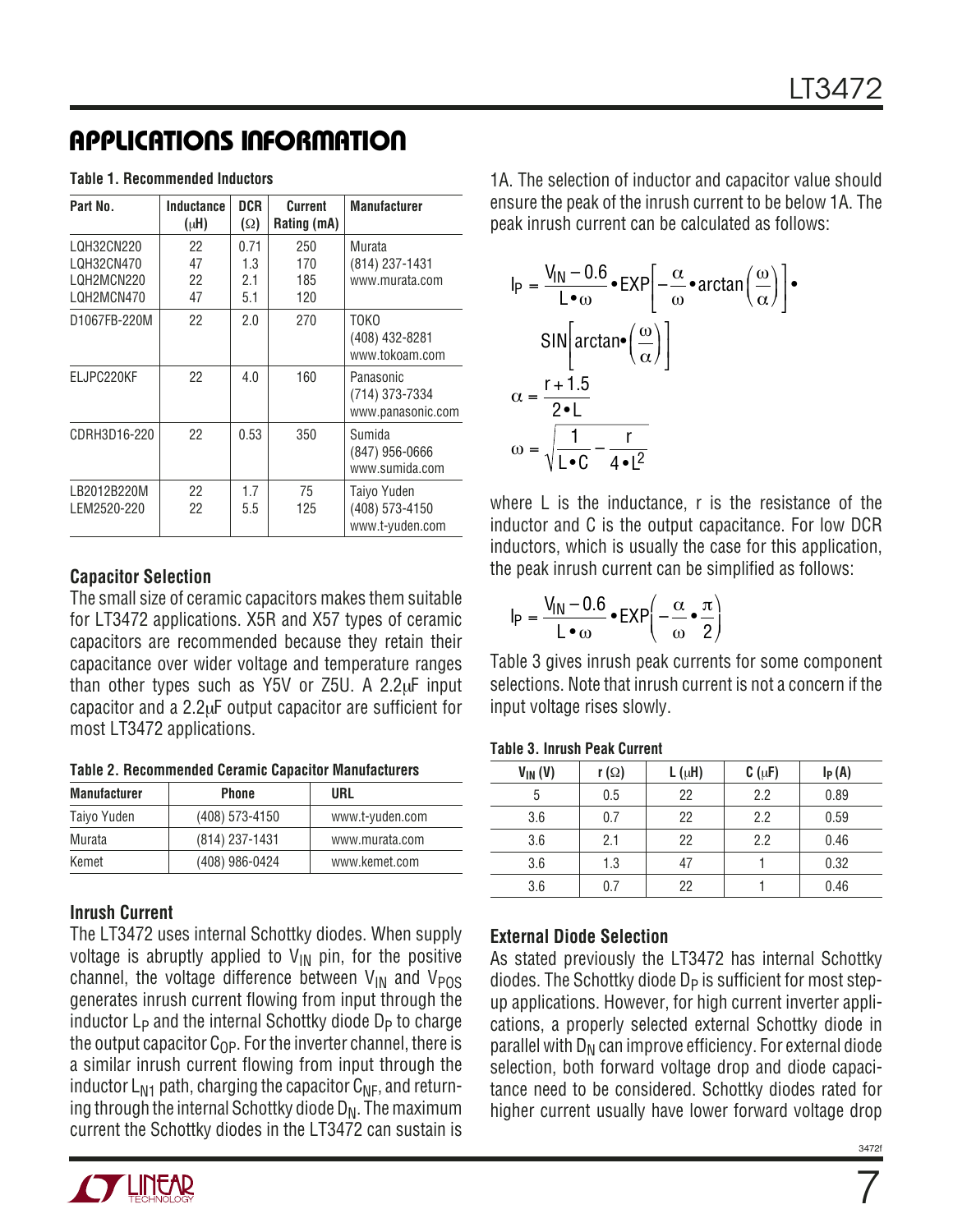and larger capacitance, which can cause significant switching losses at 1.1MHz switching frequency. Some recommended Schottky diodes are listed in Table 4.

| Part No.            | <b>Forward</b><br><b>Current</b><br>(mA) | <b>Forward</b><br><b>Voltage</b><br>Drop(V) | Diode<br><b>Capacitance</b><br>(pF) | <b>Manufacturer</b>                                                     |
|---------------------|------------------------------------------|---------------------------------------------|-------------------------------------|-------------------------------------------------------------------------|
| CMDSH-3<br>CMDSH2-3 | 100<br>200                               | 0.58 @100mA<br>0.49@200mA                   | 7 @ 10V<br>15 @ 10V                 | <b>Central Semiconductor</b><br>$(631)$ 435-1110<br>www.centralsemi.com |

### **Setting the Output Voltages**

The LT3472 has an accurate feedback resistor of 50k for each channel. Only one resistor is needed to set the output voltage for each channel. The output voltage can be set according to the following formulas:





Figure 4a. V<sub>SSP</sub>, V<sub>POS</sub>, I<sub>IN</sub> with 100nF on SSP **Figure 4b. V<sub>SSP</sub>, V<sub>POS</sub>**, I<sub>IN</sub> with SSP Open



Figure 5a. V<sub>SSN</sub>, V<sub>NEG</sub>, I<sub>IN</sub> with 100nF on SSN

In order to maintain accuracy, high precision resistors are preferred (1% is recommended).

### **Soft-Start**

The LT3472 has independent soft-start control for each channel. As shown in Figure 1, the SSP and SSN pins have an internal resistor of 50k pulling up to 1.25V, respectively. By connecting a capacitor from the SSP or SSN pin to ground, the ramp of each output can be programmed individually. If SSP or SSN is open or pull higher than 1.25V, the corresponding output will ramp up quickly. The waveforms with and without soft-start for the Boost channel are shown in Figure 4.

The waveforms with and without soft-start for the negative channel are shown in Figure 5.

#### **Start Sequencing**

The LT3472 has internal sequencing circuitry that inhibits the negative channel from operating until feedback voltage of the step-up channel reaches about 1.1V, ensuring that





**Figure 5b. VSSN, VNEG, IIN with SSN Open** 

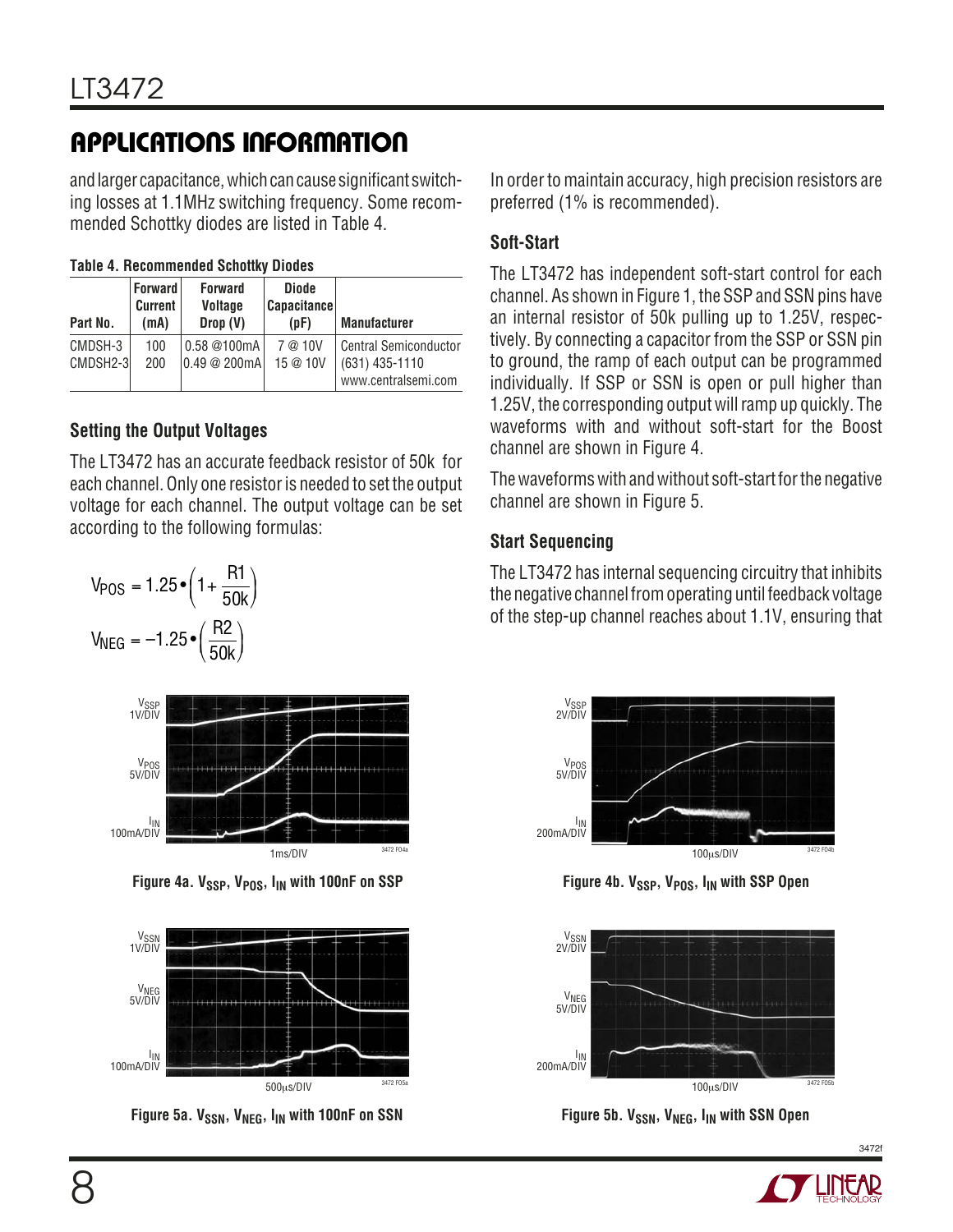the sum of the two outputs is always positive. The sequencing is shown in Figure 6.

#### **Board Layout Consideration**

As with all switching regulators, careful attention must be paid to the PCB board layout and component placement. To maximize efficiency, switch rise and fall times are made as short as possible. To prevent electromagnetic interfer-



**Figure 6. Start-Up Sequencing**

ence (EMI) problems, proper layout of the high frequency switching path is essential. The voltage signals of the SWP and SWN pins have rise and fall times of a few ns. Minimize the length and area of all traces connected to the SWP and SWN pins and always use a ground plane under the switching regulator to minimize interplane coupling. Recommended component placement is shown in Figure 7.



**Figure 7. Recommended Component Placement**

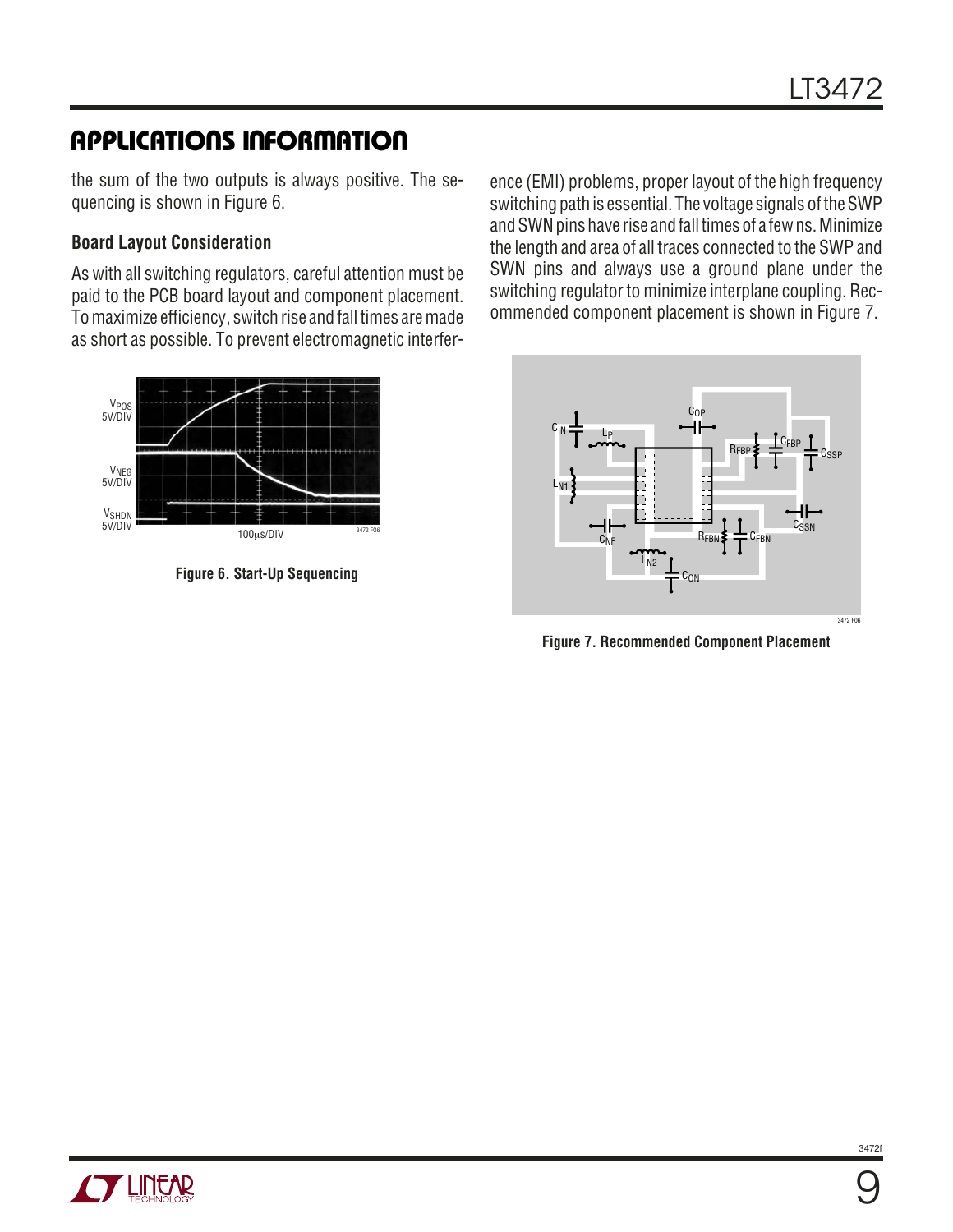# **TYPICAL APPLICATIONS**



V<sub>POS</sub> Load Step Response **V<sub>NEG</sub> Load Step Response** 





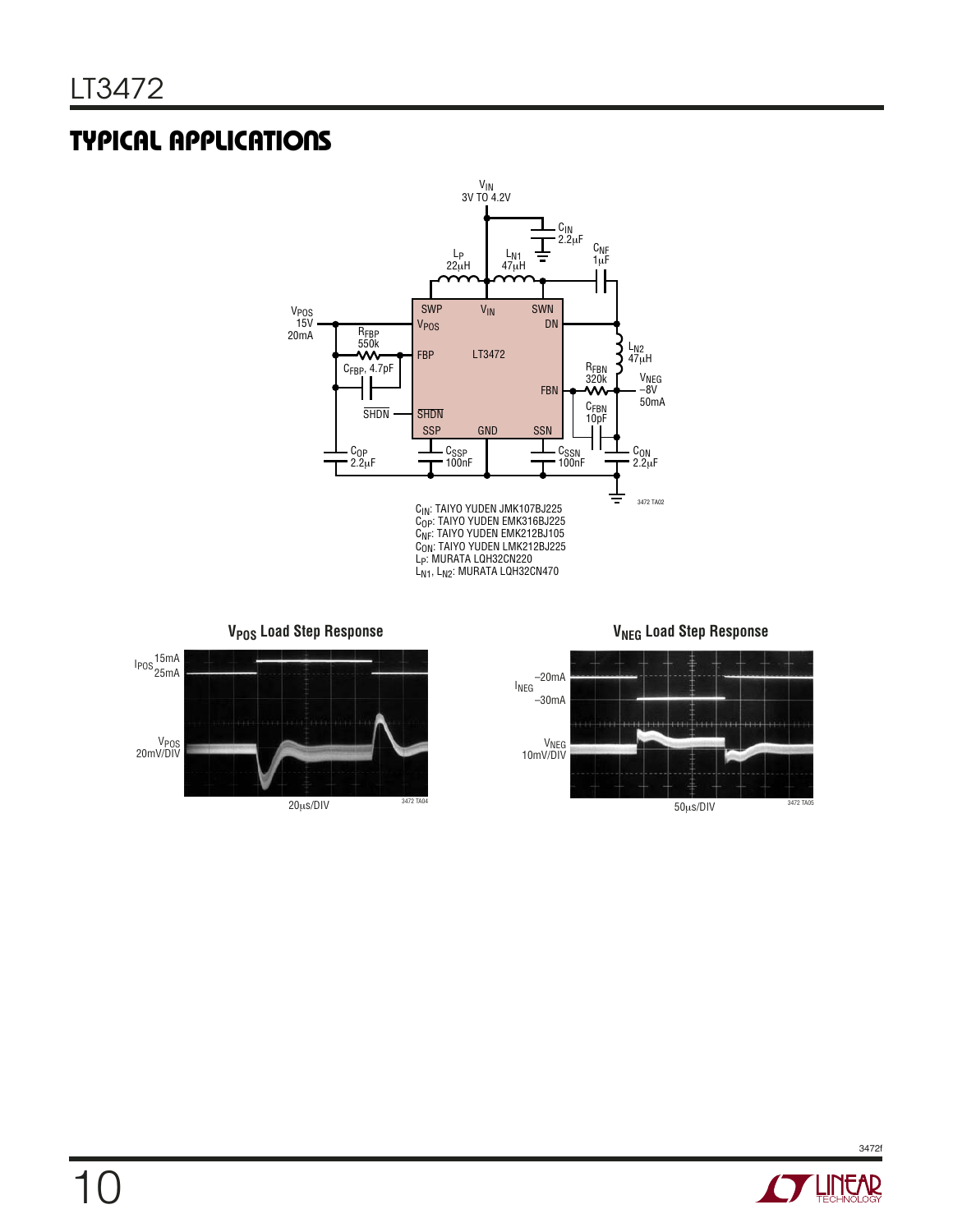### **PACKAGE DESCRIPTION**



3. ALL DIMENSIONS ARE IN MILLIMETERS

5. EXPOSED PAD SHALL BE SOLDER PLATED

TOP AND BOTTOM OF PACKAGE

4. DIMENSIONS OF EXPOSED PAD ON BOTTOM OF PACKAGE DO NOT INCLUDE MOLD FLASH. MOLD FLASH, IF PRESENT, SHALL NOT EXCEED 0.15mm ON ANY SIDE

6. SHADED AREA IS ONLY A REFERENCE FOR PIN 1 LOCATION ON THE

**DD Package 10-Lead Plastic DFN (3mm** × **3mm)** (Reference LTC DWG # 05-08-1699)